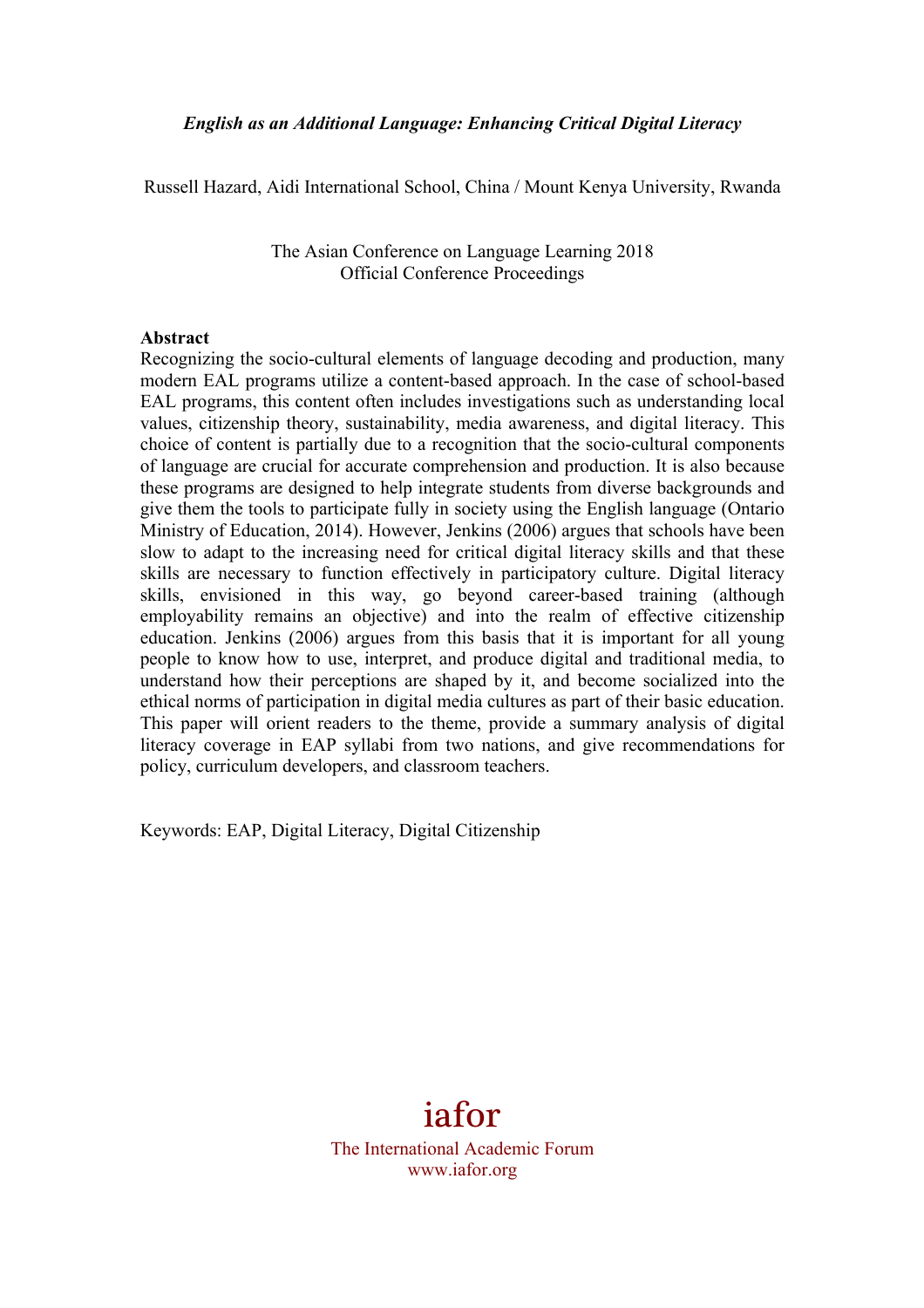#### **Introduction**

English as an Additional Language (EAL) is an important and rapidly growing school subject around the world (Crystal, 2008). Recognizing the socio-cultural elements of language decoding and production, many modern EAL programs utilize a contentbased approach to enhance depth of learning and student engagement. In the case of school-based EAL programs, this content often includes investigations such as understanding local values, citizenship theory, sustainability, diversity tolerance, and media awareness. Examples of such programs can be found within the most current EAL/ESL syllabus documents from a range of jurisdictions such as the Western Australian (2014) and Ontario (2007) ministries of education. This choice of content is partially due to recognition that the sociocultural components of language are crucial for accurate comprehension and production. It is also because, as well as having linguistic objectives, these programs are designed to help enculturate students from diverse backgrounds and give them the tools to participate fully in society using the English language (Ontario Ministry of Education, 2014). Such objectives are important, not only for linguistic reasons, but also because the goal of encouraging a participatory culture that tolerates diversity and supports collective action on matters of national and global interest (such as sustainability) is necessary for social function in pluralistic societies faced with long term problems such as inequality, intercultural conflict, environmental degradation, and sociopolitical function in a media environment that is rapidly transforming and that has a powerful impact on opinion. Such competencies are often considered central to effective  $21<sup>st</sup>$  century education (OECD, 2016).

However, Jenkins (2006) believes that schools have been slow to adapt to the increasing need for critical digital literacy skills and that these skills are ever more necessary to function effectively in participatory culture. Digital literacy skills, envisioned in this way, go beyond career-based training (although employability remains an objective) and into the realm of effective citizenship education. Jenkins (2006) argues from this basis that it is important for all young people to know how to use, interpret, and produce digital and traditional media, to understand how their perceptions are shaped by it, and become socialized into the ethical norms of participation in digital media cultures as part of their basic education. Furthermore, Jenkins (2006) states that the rapid and ongoing shift from traditional communication and text types to digital or multimodal communication and text types necessitates a much stronger emphasis on digital literacy within subjects and across subjects, as well as outside of formal education structures. He therefore states that digital literacy objectives and teaching methods should be re-evaluated in school systems to better support traditional and digital citizenship and full access to participatory culture. This paper is a brief exploratory evaluation of how some school-based EAL programs might better achieve that goal.

### **Context, Research Problem, and Relevance**

English as an Additional Language is an important subject for many students regardless of whether they are residing in the inner, outer, or expanding circles of English speaking nations (Kachru, 2006). For those within the inner circle of English speaking nations (Australia, Canada, the U.K., the U.S., and New Zealand), English is the dominant language and proficiency is therefore key to their participation in many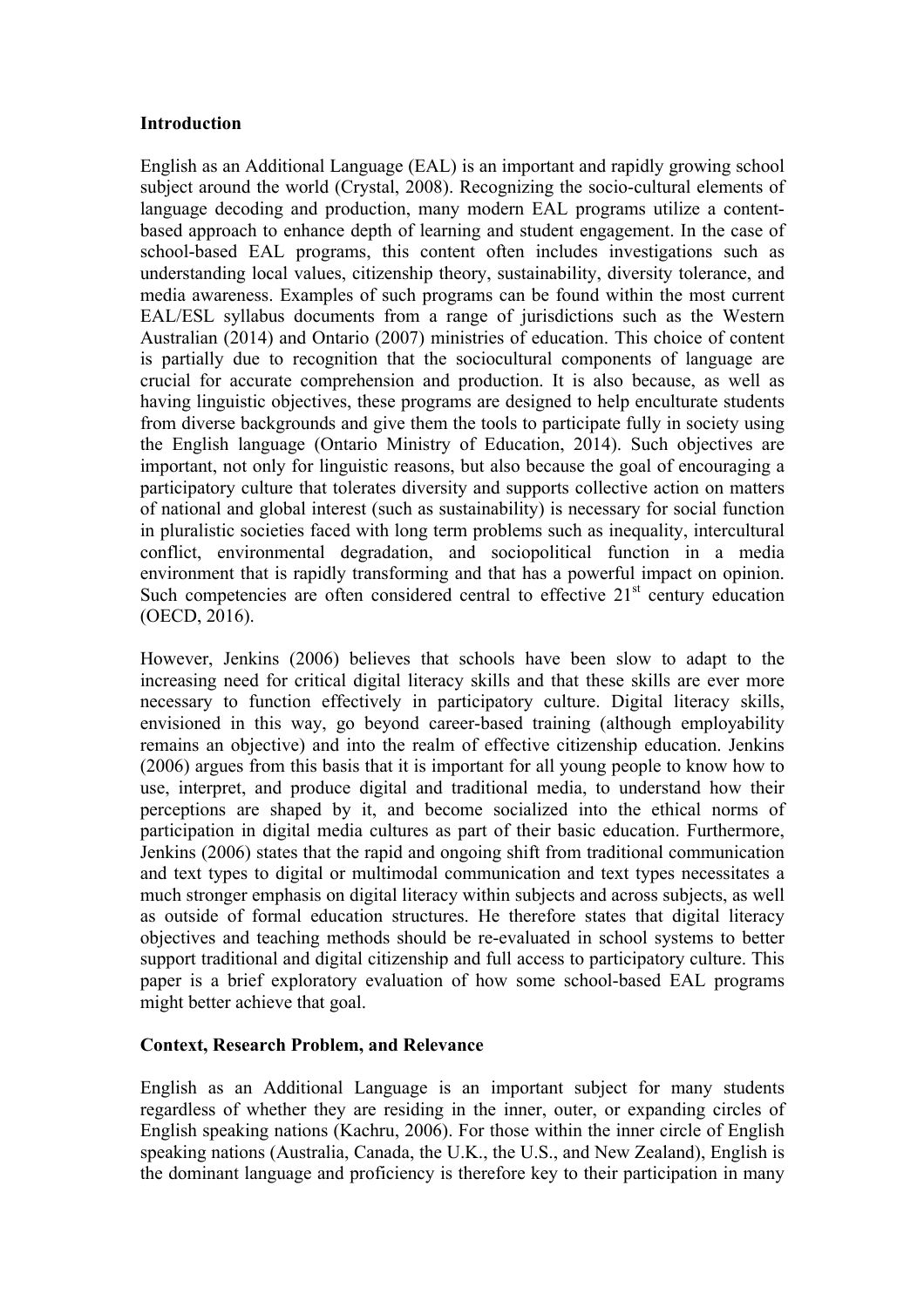key aspects of life. While English may be less dominant, those who live in the postcolonial outer circle countries such as India may also find many of their life opportunities decided by their proficiency in English as the administration of political and economic life is often in English. Even those in the expanding circle nations, such as China, may gain enhanced access to global education, career, social, and political opportunities with strong skills in the language. Given the stark differences in participatory opportunity that can result based on English competency, it is important that EAL programs are strategically designed to be as empowering as possible for students and, when one considers the weight and influence of Jenkins' (2006) report about digital literacy and participatory culture, it is important to consider how English as an Additional Language is fairing with regard to supporting English language learners in the digital realm specifically. The relevance of this research paper builds on Jenkins (2006) belief that the ability to fully engage in participatory culture by being adept consumers and producers of digital communication imbued with an understanding of rights claims and the potential dangers of using the digital medium, may dramatically affect the social, economic, and political life outcomes of students by extending the same belief to EAL students specifically.

This paper will focus on just one of the key contexts, which is in classrooms using EAL curricula from inner circle countries. This is because these particular curricula are delivered to a variety of students with a high stake in the participatory and citizenship outcomes being discussed. Students within the inner circle who are in EAL classrooms are often immigrants, refugees, or come from remote areas. Such students are vulnerable and may be marginalized if they cannot participate fully in the culture around them. These curricula are also important as they are often delivered to students in the outer and the expanding circles of English speaking nations who are planning to study or move to inner circle countries in the future. Such students are therefore likely to be inner circle students one day and, even before immigrating, English may act as a social, political, and economic gatekeeper within their own countries. Finally, because these curricula originate in inner circle countries, they are most likely to have non-linguistic objectives embedded in them as part of their purpose is enabling entry into English language majority participatory culture, while other curricula may be more focused on linguistic attainment without sociocultural competence and citizenship being expressly considered.

With this context and rationale in mind, this paper will briefly investigate how digital literacy for participatory culture might be improved within inner circle EAL curricula. Importantly, the analysis will stay focused on elements of digital literacy that match well with current language program objectives so as not to undermine the core linguistic objectives of the subject. Given the space limitations, this investigation will not be exhaustive, but will instead focus on a few key components that reoccur in the literature.

#### **Theoretical framework**

This investigation utilizes sociocultural theory as an important component of language education, and, as such, argues that linguistic competence beyond the most basic level requires an understanding of the sociocultural elements of meaning and the social relations of those engaged in the communication (Vygotsky, 1962). Furthermore, with regard to language education, it is informed by ongoing discussions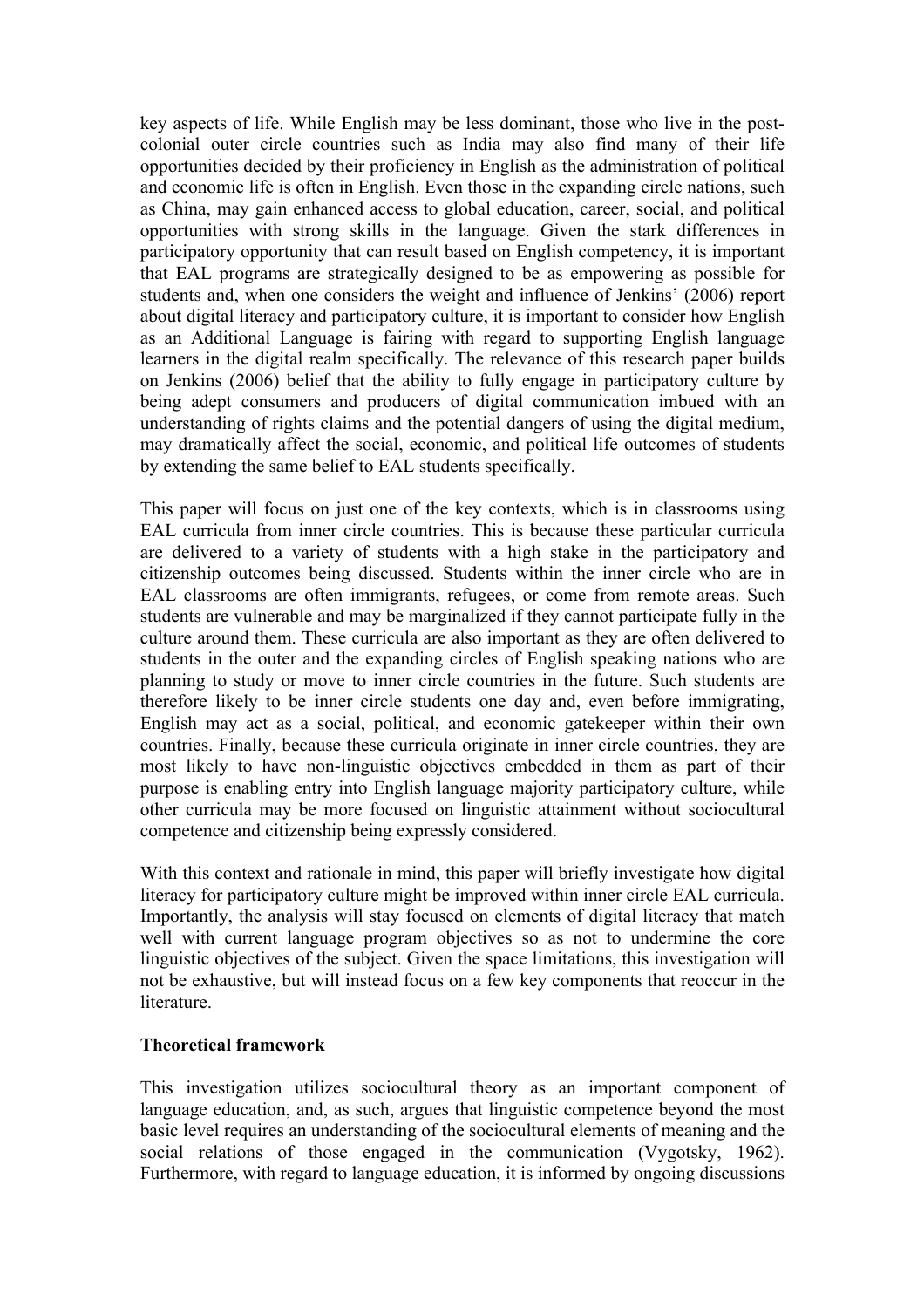of the importance of Language Awareness and Critical Language Awareness in a complete language education (Svalberg, 2007). This critical perspective asks students to explicitly explore power differentials that emerge through language use and thereby seek to rebalance them through awareness. When considering literacy theory, the multiliteracies work of the New London Group (1996) drives the discussion on broadening the view of literacy and text type, integrating critical analysis with an understanding of the importance of cultural diversity and power structures, and promoting the need for a citizenry that is both technologically and interculturally competent. Multiliteracy theory can also be used to broaden our perspective on what communications are appropriate subjects of study in the English as an Additional Language classroom.

## **Literature Review**

The inclusion of critical digital literacy programming into formal and informal education is well supported by the literature. Major international policy institutions such as UNESCO and Partnership for 21<sup>st</sup> Century Skills advocate cross-subject digital literacy training for all students. There are also detailed descriptions of digital literacy focal points in the primary research literature on media studies that attempt to keep up with the rapid pace of change in the field. With some variance in perspective and focus, Isin and Ruppert (2015), Poyntz (2011), Jenkins (2006), and Buckingham (2006) all point to the importance of digital literacy skills that are based in criticality, allow meaningful engagement with the broader society, and which take into account the power differentials between users and dangers of digital engagement. In their own way, all of these researchers circle around the notion that true digital literacy extends beyond job preparation and into essential functioning for multicultural societies, changing job environments, and heavily contested political identity spaces that require active participants to function properly. Also, in reality, Shah's (2015) discussion of inclusion, exclusion, inequality, and networked margins applies not only to the marginalized in developing nations, but to those everywhere who find themselves on the fringes of the great power structures of the world. Those in the networked margins have the potential of moving suddenly to the centre and creating dramatic transformation in an instant through the digital or, alternately, may have their voice swallowed completely in the constant torrent of digital noise that is being generated every moment.

This focus on developing tools for functioning within participatory culture also fits well with Isin and Ruppert's (2015) argument that the role of digital citizenship is based in the act of making digital rights claims and thereby becoming active in the constantly transforming and contested space of the internet. This highly activist model depends on the ability to interact with the internet using technical skills, but also necessitates more traditional literacy skills such as a high degree of communicative competence and considerable language awareness for the detection of rhetoric or bias in multimodal texts. As citizenship, socioeconomic participation, and communicative competence are express objectives of many inner circle EAL curricula, and digital citizenship is becoming an ever more important component of these objectives, this discussion of the ability to make these rights claims and critically examine the ramifications of doing so is an important consideration for those wishing to offer students the ability to engage in tasks that are important and relevant to them in English. Similarly, as digital rights acts increasing move across poorly defined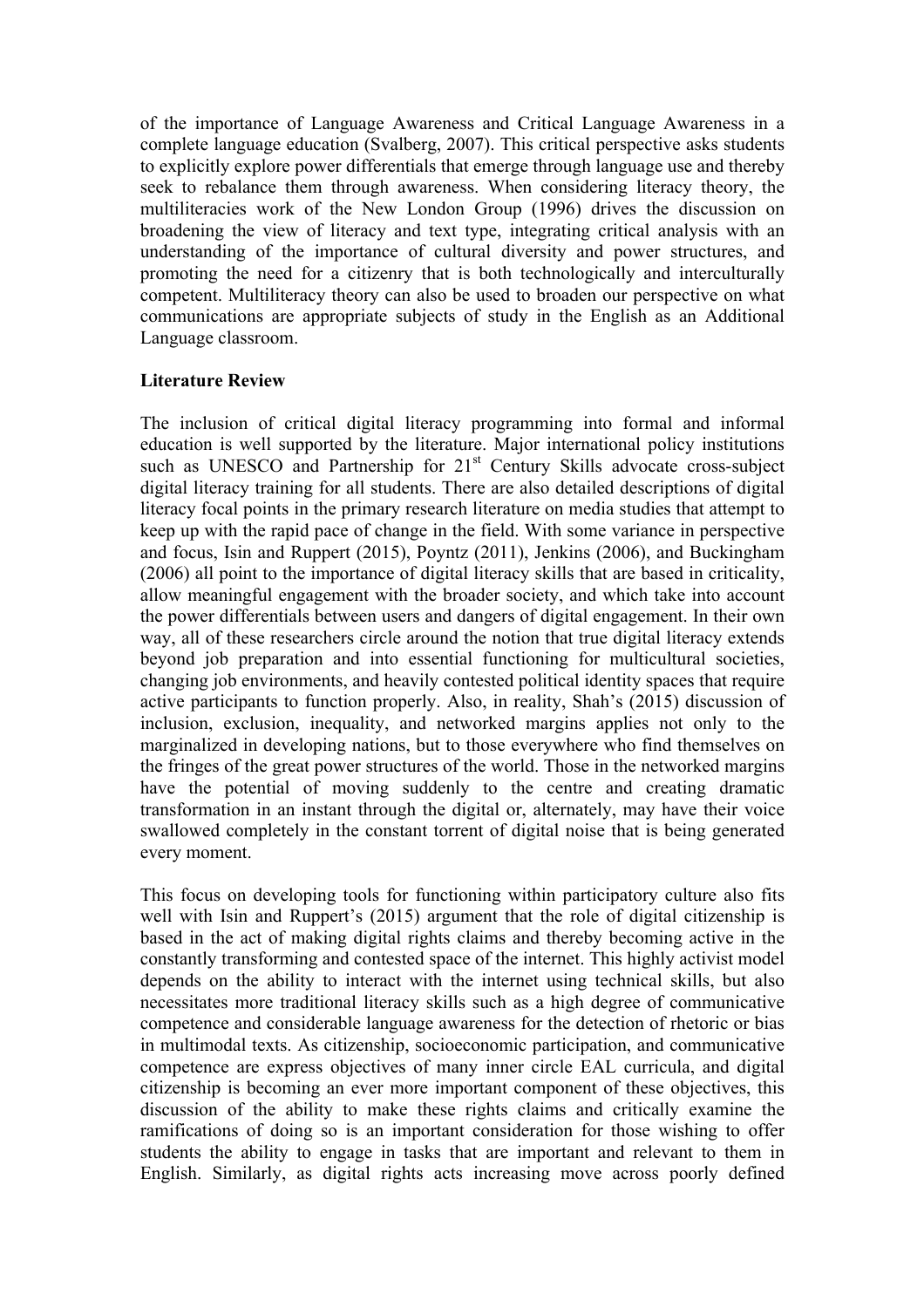international jurisdictions in cyberspace, digital citizenship begins to meld with Global Citizenship Education.

An example of an inner circle syllabus that draws upon critical digital literacy and multiliteracy objectives is the Ontario Ministry of Education's curricular document for English as a Second Language and English Literacy Development (2007). It states that "the ESL and ELD curriculum is based on the belief that broad proficiency in English is essential to students' success in both their social and academic lives, and to their ability to take their place in society as responsible and productive citizens" (Ontario Ministry of Education, 2007, p.3). Within this document are numerous references to digital and multiliteracy objectives that serve to guide teachers in preparing their students to engage fully and safely with the society around them. Some of these objectives will be discussed and analyzed further in relation to this literature review.

Another example of an inner circle program can be found in the Western Australian Certificate of Education's (WACE) English as an Additional Language or Dialect Year 11 (2014) syllabus. Given similar overarching objectives as the Ontario (2007) ESL syllabus, it states that, "students learn to create, individually and collaboratively, increasingly complex texts for different purposes and audiences in different forms, modes and media." (p.1). Among other text types to be utilized in lessons, media texts, digital texts, and multimodal texts are listed.

Both of these documents provide insight into the direction that teachers are being given in EAL classrooms that use inner circle curricula. However, though they do clearly aim to stimulate critical digital and multiliteracy style literacy, they do not provide adequate descriptions of what this entails or go to a depth that might allow a teacher to take clear direction for skills and capacities deemed important by those who are at the forefront of theory and policy generation. An example of this is found in the Western Australian (2014) syllabus. There, among the general capabilities that will "assist students to live and work successfully in the twenty‐first century" (p.9), multimodal literacy, critical thinking, and information and communication technology are highlighted and given brief descriptions and limited classroom activity examples for illustrative purposes. Unfortunately, these general capabilities are simply raised as targets of teaching in instances when the opportunity arises and are not to be formally assessed unless specifically noted in the unit objectives. Nor are they articulated in light of current research. Finally, though it is possible to find an impressive range of linguistic objectives scattered throughout the document that relate to critical digital literacy, they are not explicitly linked in any meaningful way for the reader.

With these potential problems in mind, Jenkins (2006) highlights the need to address several areas of deficit in current digital literacy levels and the education that contributes to this form of literacy. His report on the education requirements of modern digital participatory culture is based on the premise that enabling participation in the social, economic, artistic, and political life of a community should be the focus of digital literacy because it, rather than technological aptitude alone, is the desired end goal of education. The first of these areas of deficit is *the participation gap*, which refers to inequality in the full range of experiences and skills that allow people to participate fully and seize opportunities. The second is *the transparency problem*, which refers to the way perception and belief are influenced in ways that are not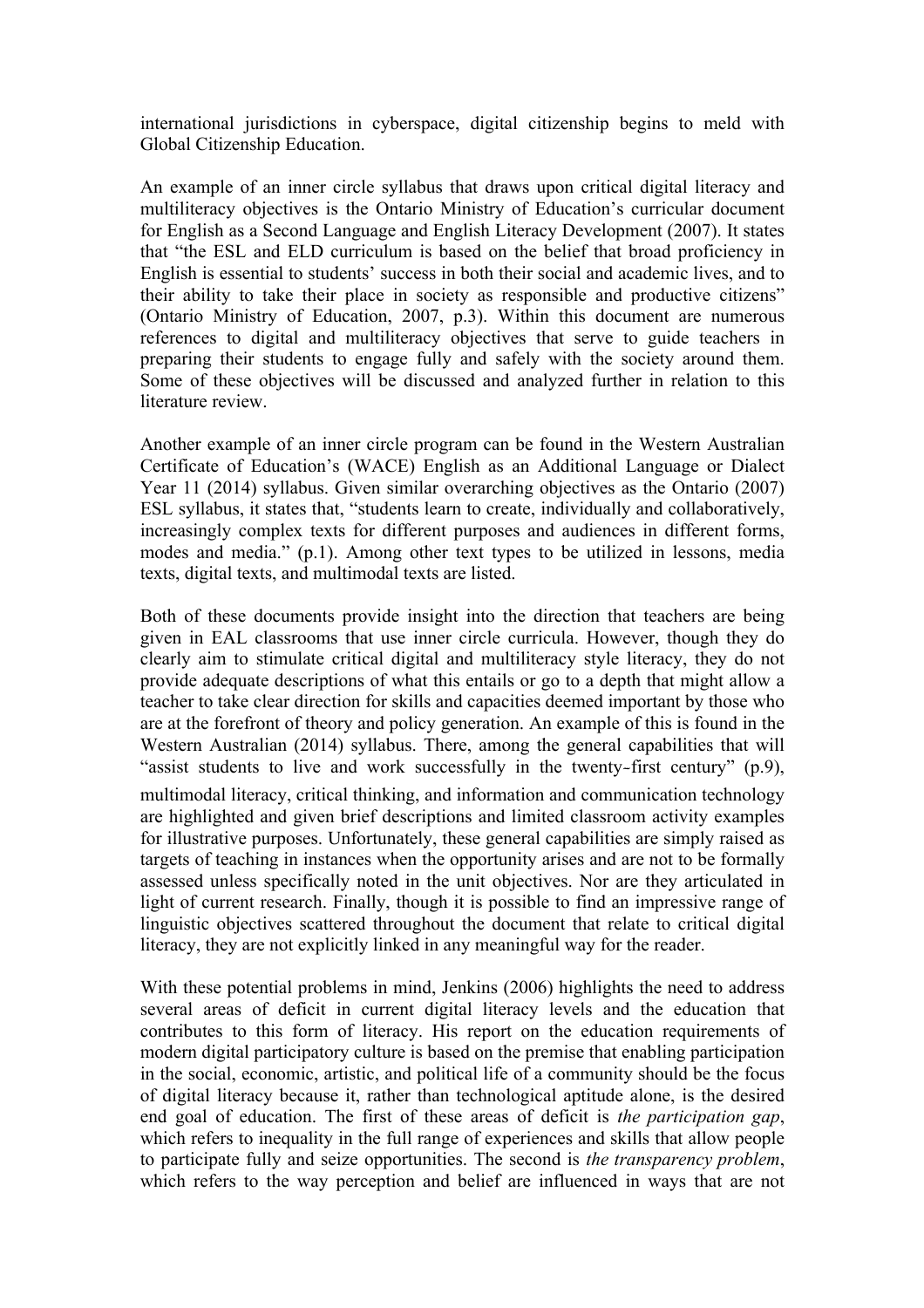obvious to media users. The third is *the ethics challenge*, which is the lack of strong social and professional frameworks to guide people in their production and consumption of media.

Jenkins (2006) also discusses how the drive to empower participatory actors has created the need for a new emphasis on skills arising through community involvement, networking, and collaboration. These include playful problem-solving, appropriation of media, collective intelligence, transmedia navigation, and networking among others. As with  $21<sup>st</sup>$  century skills, in reality, these are not entirely new. However, the importance of them, the manner in which they can be used, and the socioeconomic and political contexts of use have all shifted to the extent that emphasizing them has merit. Importantly, Jenkins (2006, p. 7) says of societies built upon participatory culture, "not every member must contribute, but all must believe that they are free to contribute when ready and that what they contribute will be appropriately valued". By defining these skills as core enablers, both to support the individual in contributing, and to build the necessary levels of society wide contribution for a participatory culture to exist at all, their relative importance to educators becomes apparent. Articulating this in the main curricular documents of modern EAL programs would therefore seem prudent.

Buckingham's (2006) seminal article on priority learning objectives in digital literacy hone in on many of the features that Jenkins (2006) highlights as crucial to fostering participatory culture. Buckingham's discussion centers around the notions of criticality and explicitly learning about digital media rather than just through digital media. To elaborate, he states that, if schools want to use digital media in their classrooms (which is a common technique in language classrooms) students should engage in critical digital media studies to acquire the necessary literacy skills around their use. Buckingham's (2006) perspective is informed heavily by traditional media studies and posits that digital literacy is not just about gaining skills to allow access to digital information or communication, but also requires critique of that media through an appreciation of the motivations and techniques that go into digital production. He outlines four threads of study for critical digital literacy.

The first thread is that of *representation*. Buckingham (2006) describes the study of representation as an analysis of viewpoint, motivation for production, the inclusion and exclusion of specific voices, use of authority, and bias. These analyses are highly relevant to many academically oriented EAL classrooms and are often used on texts in EAL programs. For example, the Western Australian syllabus (2014) includes the identification and use of persuasive and rhetorical language in traditional, media, and multimodal texts. It also describes critical thinking as a core objective. Unfortunately, again, the document lacks detail regarding digital literacy such as a simple synthesis of concepts from a range of digital literacy sources to give users a clear indication of the points of theory that they would use to derive teaching methods from. Though there should be a high transferability between traditional mediums and the digital, it is important for teachers to highlight issues that are unique within digital spaces such as traceability or the customization of news (Isin & Ruppert, 2015).

Another interesting point of convergence in the objectives of EAL programs and the multimodal literacy objectives found in Buckingham (2006) is his description of the *language* thread, which bears a striking resemblance to Language Awareness (LA)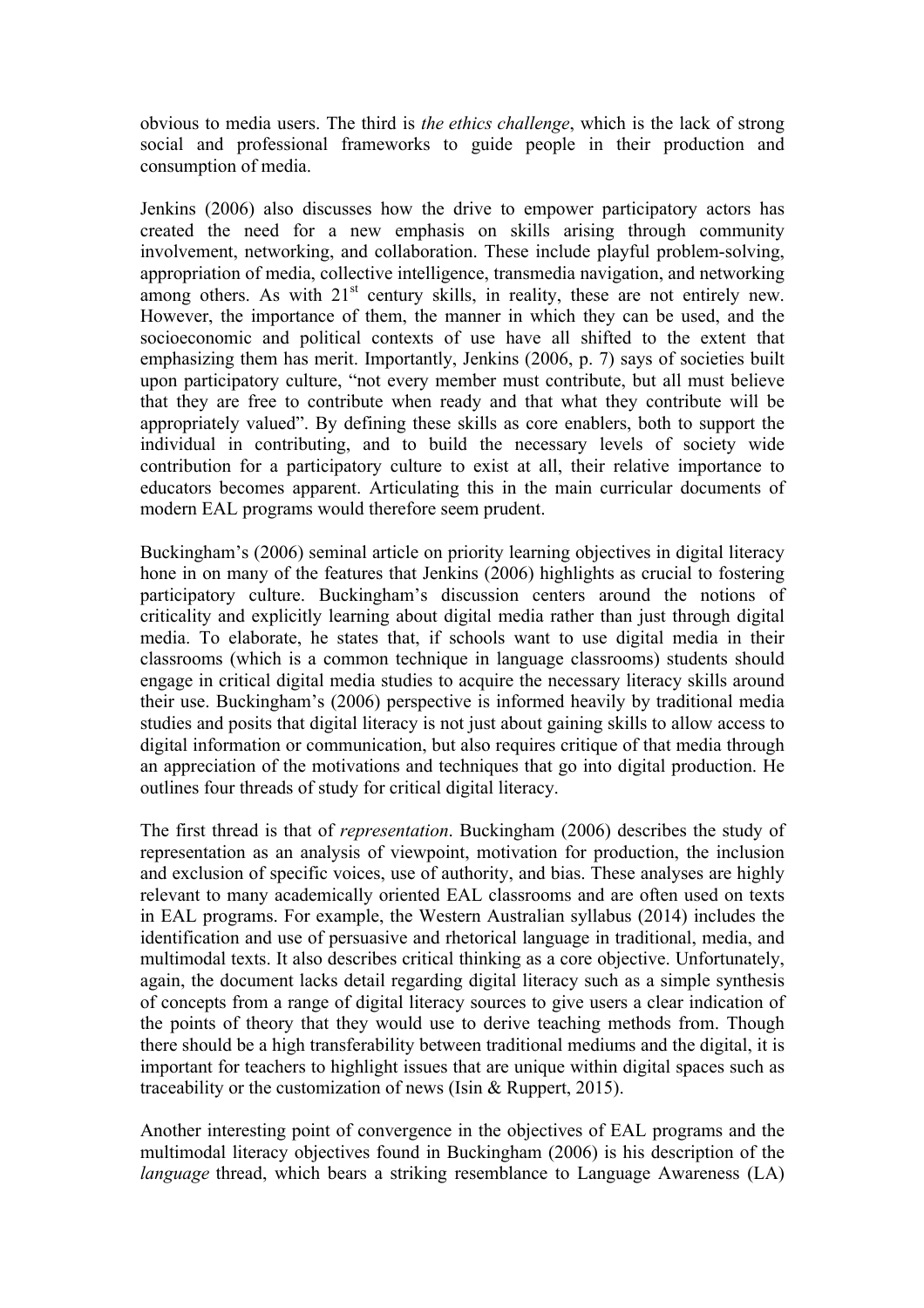and Critical Language Awareness (CLA) as detailed by Svalberg (2007). Though Buckingham (2006) does describe the core LA features of grammar and word choice for meaning, there is also a broader exploration of the unique genres/text types found in digital spaces as well as the persuasive and power dynamics arising from uniquely internet based "grammar' such as how sites are hyperlinked and what power relationships underlie communication. This fits well with language acquisition theory that outlines a need for language students to 'notice' elements of communication from the level of the phoneme up to the level of power dynamics if they wish to truly comprehend a text or produce an utterance as intended (Svalberg, 2007).

Buckingham's (2006) *production* thread not only highlights the need for students to produce digital text types, but also for them to build their awareness of why others build them the way they do (again using multimodal Critical Language Awareness) and the potential ramifications of doing so. Again, the Ontario ESL curriculum (2007) does specifically list the objective of having students produce media texts for a variety of purposes and audiences and to be able to articulate why they chose a particular format. However, there is none of the theoretical support in the document for this kind of task that is found for sociocultural and citizenship objectives and therefore the type and depth of criticality that should be embedded in the workflow remains unclear to EAL teachers not fully acquainted with the digital literacy literature.

The final thread Buckingham (2006) discusses is that of *audience*. This thread fits particularly well with EAL programs and many language professionals will be familiar with an audience analysis as part of decoding more traditional text types. However, there are unique issues relating to audience in the digital sphere that can and should be investigated, such as how information is targeted at uses based on previous interactions with the internet and how data is gathered on them while they interact with it. Important considerations such as these are not articulated in either the Western Australian (2014) or Ontario (2007) syllabi.

# **Critical Analysis and Implications**

It is generally accepted that language, identity, and citizenship are deeply entwined. However, it is less well known that English as an Additional Language education commonly carries strong elements of cultural, media, and citizenship education along with it in order to foster participation and smooth social function according to local sociopolitical theory. This is particularly true in inner circle K-12 curricula, which target a range of students who are likely to be immigrants, refugees, or from remote areas and therefore easily marginalized from full participation in the wider English dominant society. Increasingly, empowering participation through literacy efforts includes delivering a quality digital literacy education (Jenkins, 2006). As important as this may be in mainstream English classrooms, it is even more relevant as a component of EAL. This reality is apparent in the curricular documents themselves, though it is not elaborated upon to the extent necessary for adequate transfer of objectives into the classrooms of busy teachers who may not have time to read up on digital issues. For those who feel instinctually that critical digital literacy does not belong in a language classroom designed to support communication in English, it should be noted that outside of school many students communicate in public digital spaces such as social networks as often, or more often, than they communicate in analogue spaces. It would therefore seem relevant to include digital communication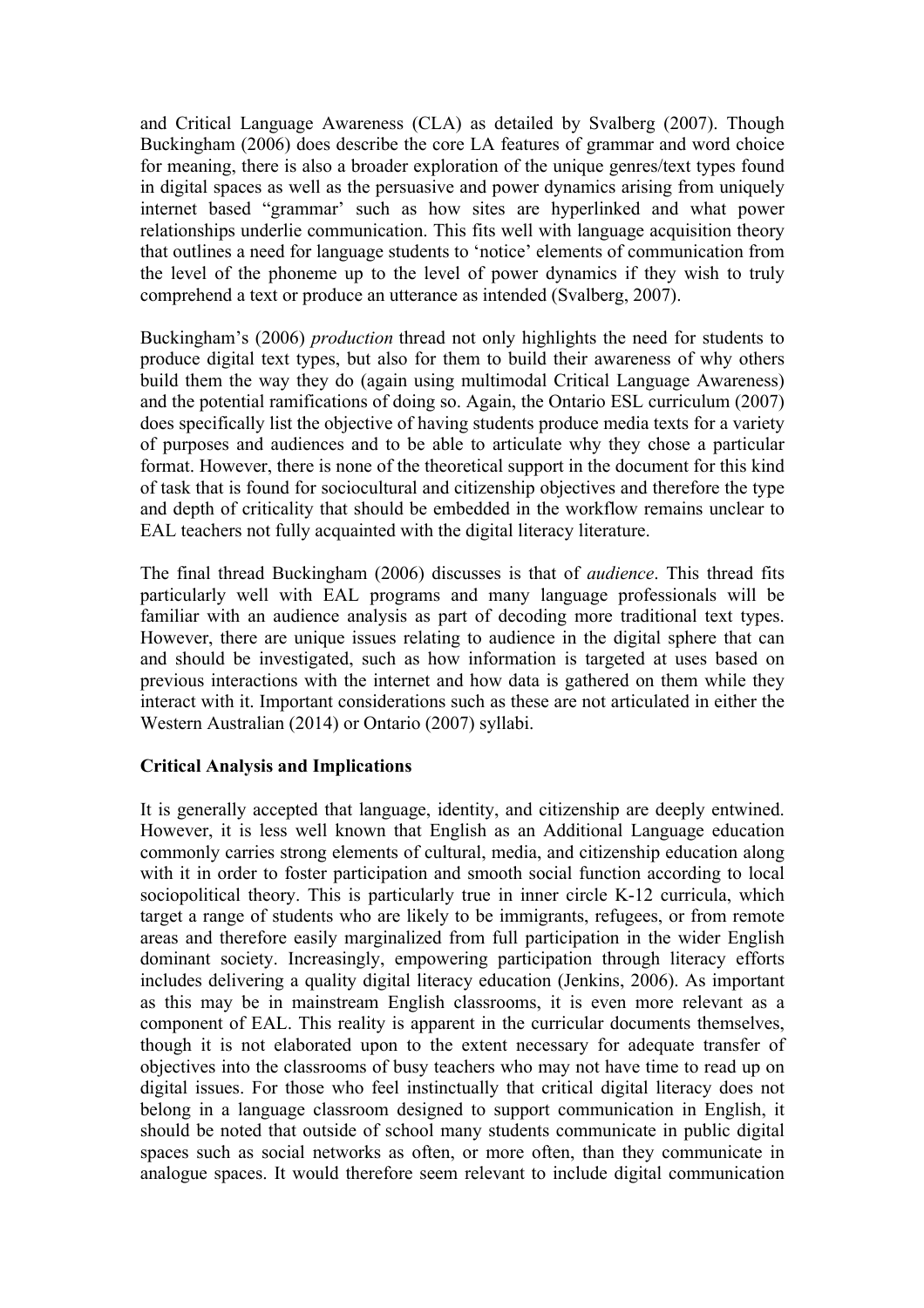and production as an important means of communication in the target language. Similarly, arming students with knowledge about how the communication they receive in the target language can be influenced by commercial or political forces that might not be apparent to them should be considered an important (and potentially engaging) part of their language education.

Digital literacy is already an express objective in many progressive high school EAL programs such as those developed in Western Australia (2014) and the Ontario (2007) who fit their language education within content-based curricula that share much in common with mainstream English Language Arts (ELA) classrooms. As well as teaching the English language, these courses teach critical citizenship through social science based content. Given the wide range of content topics found in EAL curricula such as gender studies, race studies, global issues, popular culture studies and other topics, governments might target as important for the socialization of young immigrants, such programs should be able to integrate discussions and analyses of digital media seamlessly into their curriculum.

This investigation shows that the ESL/ELD syllabus of Ontario (2007) and the EAL/D syllabus of Western Australia (2014) do provide a basic framework for delivering digital literacy training for engagement with participatory culture in English language learners. To this end, it is apparent that they do attempt to integrate some basic elements of critical media analysis, multimodal production, local citizenship theory, cosmopolitan/global citizenship, Critical Language Awareness, and empowerment for engaging in participatory culture and the development of core competencies for modern living (UNESCO, 2014).

However, the limitations of these documents are in the detail and explicitness with which the objectives and potential methods of actualization are articulated. It should not be assumed that all teachers will have a high level of knowledge about all features of multimodal literacy, digital literacy, and Critical Language Awareness as in-depth explorations of these topics typically occur in graduate school rather than in preservice teacher education. This suggests that making the curricular document more detailed, with clear but concise descriptions of the major theoretical constructs which form the context for the objectives, as well as explicit references to these constructs in the objectives themselves would be an improvement. Also, in the case of the Western Australian (2014) syllabus, incorporating digital literacy objectives into the assessed objectives would help to highlight their importance and assist teachers in emphasizing it to students. Optimally, these changes would be further supported by enhanced preservice digital literacy training for EAL teachers and ongoing professional development for practical application in classrooms.

This insufficiency in core curricular documents has important implications because without proper guidance or training EAL teachers are unlikely to articulate the aims and objectives of full participation in society through digital media. Nor are they likely to adequately cover the depth and breadth of digital literacy objectives that are articulated in elementary ways in the curricular documents. As digital media become ever more important and high frequency means of communication, EAL students may therefore miss some of the sociocultural understandings and Critical Language Awareness necessary for accurate encoding and decoding of important texts. They may also misinterpret or be unduly biased by information they come into contact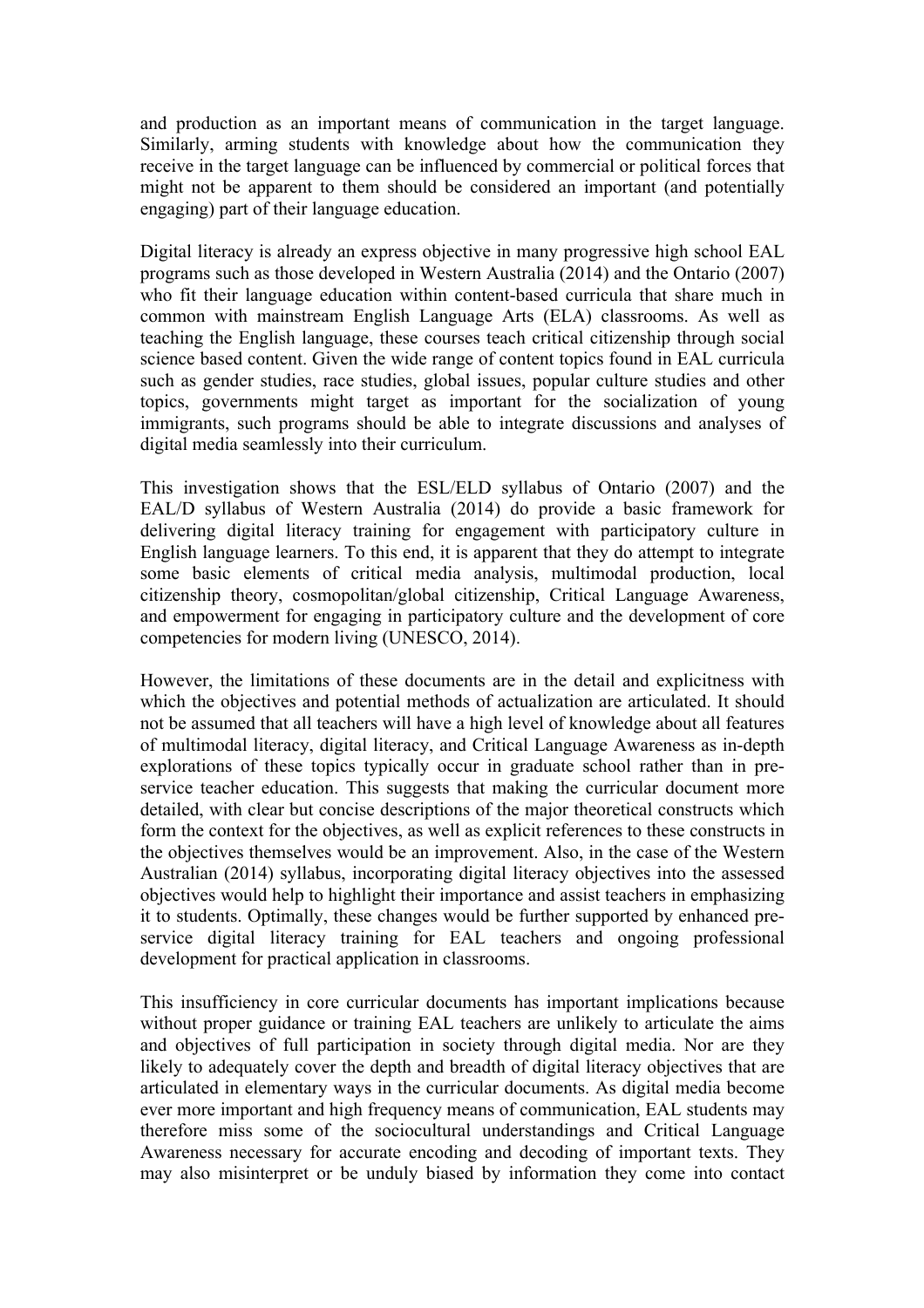with. They may feel less confident or be objectively less skilled in producing the multimodal texts that enable their voice to be heard or give the ability to fully articulate the digital rights claims necessary for modern national and global digital citizenship (Isen & Ruppert, 2015).

These, among other implications may widen the participation gap (Jenkins, 2006) and further marginalize students within the inner circle. Though students who are situated within the outer and expanding circles may have a less immediate need for digital literacy in English, the digital realm is actually the one in which they are most likely to engage in authentic English use and is therefore still very important. Also, as previously noted, many of these students will eventually study in inner circle countries or navigate English language gatekeeping mechanisms in their own.

With regard to pedagogical implications, Buckingham (2006), Jenkins (2006), and Svalberg (2007) all provide useful ways to investigate, critique, and produce within the English language classroom. A common thread in all of these works seems to be explicitness. Discussing the nature of media and extending the notion of Purpose, Audience, and Language (PAL) analysis through multimodal forms to uncover power differentials, resistance, and rights claims have the potential to fill a range of linguistic, sociocultural, and digital literacy objectives simultaneously.

Importantly, Burwell (2010) suggests going beyond the critical analysis of media texts to investigating interactive practices in the classroom such as "viding, blogging, photosharing, podcasting, social networking, and creating user-generated content" (p. 397). Burwell (2010) identifies these practices as fertile ground for a wide range of contemporary issues that are core to many people's everyday lives such as "agency, community, appropriation, intellectual property, and commodification" (p. 398). Aside from being highly relevant to the lives of students, such classroom investigations can provide a segue into broader discussions on the nature of citizenship at local, national, and global levels as well as whose voices are heard and whose are not. As well as being important for EAL and digital literacy objectives, such competence fits well with  $21<sup>st</sup>$  century skills (P21, 2017) Education for Sustainable Development (UNESCO, 2017), Global Citizenship Education (UNESCO, 2014) and global competency (OECD, 2016) policy directives that underlie many international best practices in education. However, bringing these kinds of activities into the classroom successfully can be fraught with challenges (Jenson, Dahya, & Fisher, 2014) and therefore teachers need as much support as possible if policy initiatives and research recommendations are ever to have a successful impact in classrooms.

The kind of discussions that are envisioned in these types of critical digital literacy lesson activities can be placed within the wider learning context of multimodal Language Awareness and a broad vision of Critical Language Awareness (Svalberg, 2007) that have already been identified as important dimensions of analogue EAL programming. In particular, power differential analysis in English language communications is not simply acceptable as content for the EAL classroom (based upon the syllabus analysis), but is highly appropriate given the potential for the marginalization of immigrants and refugees who do not speak the dominant language within the inner circle and the discrimination and/or socioeconomic disparities between elite users of English and those who are learners in countries for which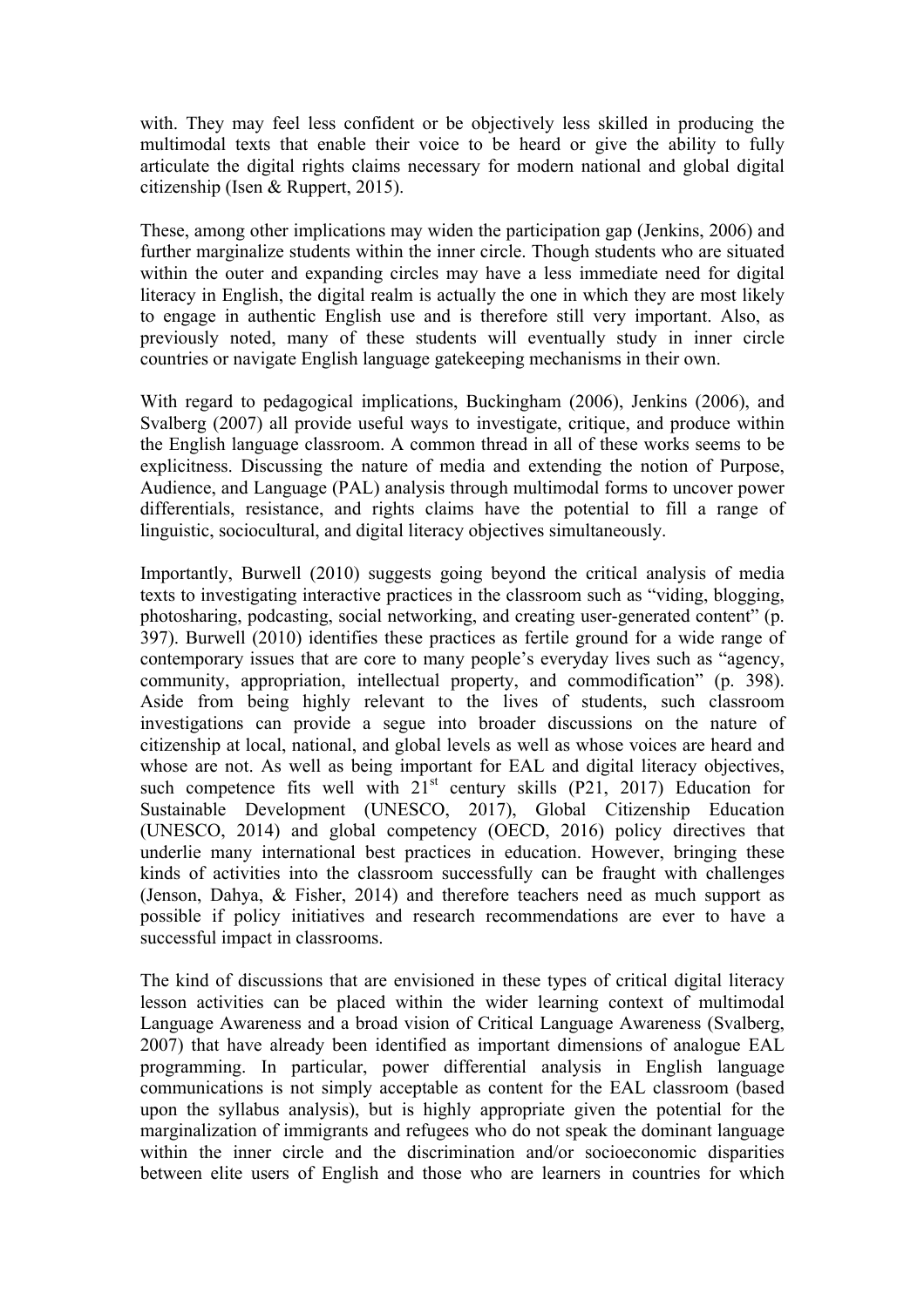English is not the native tongue. As such, the use of this critical agency based approach in the English language classroom can not only serve as a medium for effective and authentic language learning but also has the potential to assist in the claiming of linguistic identity rights, citizenship rights, and agency at the level of global digital citizenship (Isin & Ruppert, 2015).

In summation, enhancing the depth of critical digital literacy content and classroom activities offers opportunities to engage language students in authentic and meaningful communication that could help to rectify Jenkin's (2006) identified deficits in participation, transparency, and ethics, for students who are particularly vulnerable. There is a strong argument that such training should have a place in any classroom that deals with communication. However, given that sociocultural theory states that true understanding of a communication can only happen with an understanding of the cultural context of that communication and that the finer aspects of such cultural context come into play when interaction takes place, including the analysis and participation in interactive digital communications in English as an Additional Language classrooms could be argued to be a priority learning objective.

#### **Conclusion**

EAL classrooms are spaces to build communicative competence in the English language. That language has a unique role for many people around the world. For those without financial resources who do not live in English dominant countries, the digital sphere is perhaps the only space in which authentic use of the language is likely to take place. For learners situated in inner circle countries, effective use of the language can make the difference between social, economic and political exclusion, or inclusion. This is also true for a lesser extent in outer circle countries. For those in expanding circle counties, English is becoming a language of the global elite in political, economic, and academic life. In all of these circles, it is often used as a lingua franca. Sociocultural theory states that true competence in encoding and decoding language can only exist when there is an understanding of the cultural realities attached to the communication when it is used. Digital media provide the vector of communication for a tremendous number of communicative acts in all of the circles, but communication in the digital medium carries special attributes that are not necessarily obvious or transparent. Therefore, it seems imperative to arm language users with an understanding of communication issues the digital realm as well as an understanding of the implication of communication in this space. Furthermore, there is an ethical responsibility to empower language users from a variety of background with equal agency and therefore equal voice. Doing so requires more than just technical skills, but also skills of critique and critical language awareness, productive ability, and an understanding of agency and rights claims that stretch from the linguistic to the economic and political. By reimagining Critical Language Awareness as a component of a multiliteracy approach that encompasses the full spectrum of analogue to digital communication in English, teachers, students, and policy makers can work toward making language studies as relevant, authentic, and empowering as possible. As a step toward that objective, providing educators with enhanced theoretical and practical descriptors in curricular documents, mandating digital literacy as an assessable objective, deepening pre-service teacher training with enhanced digital literacy theory, and providing ongoing professional development for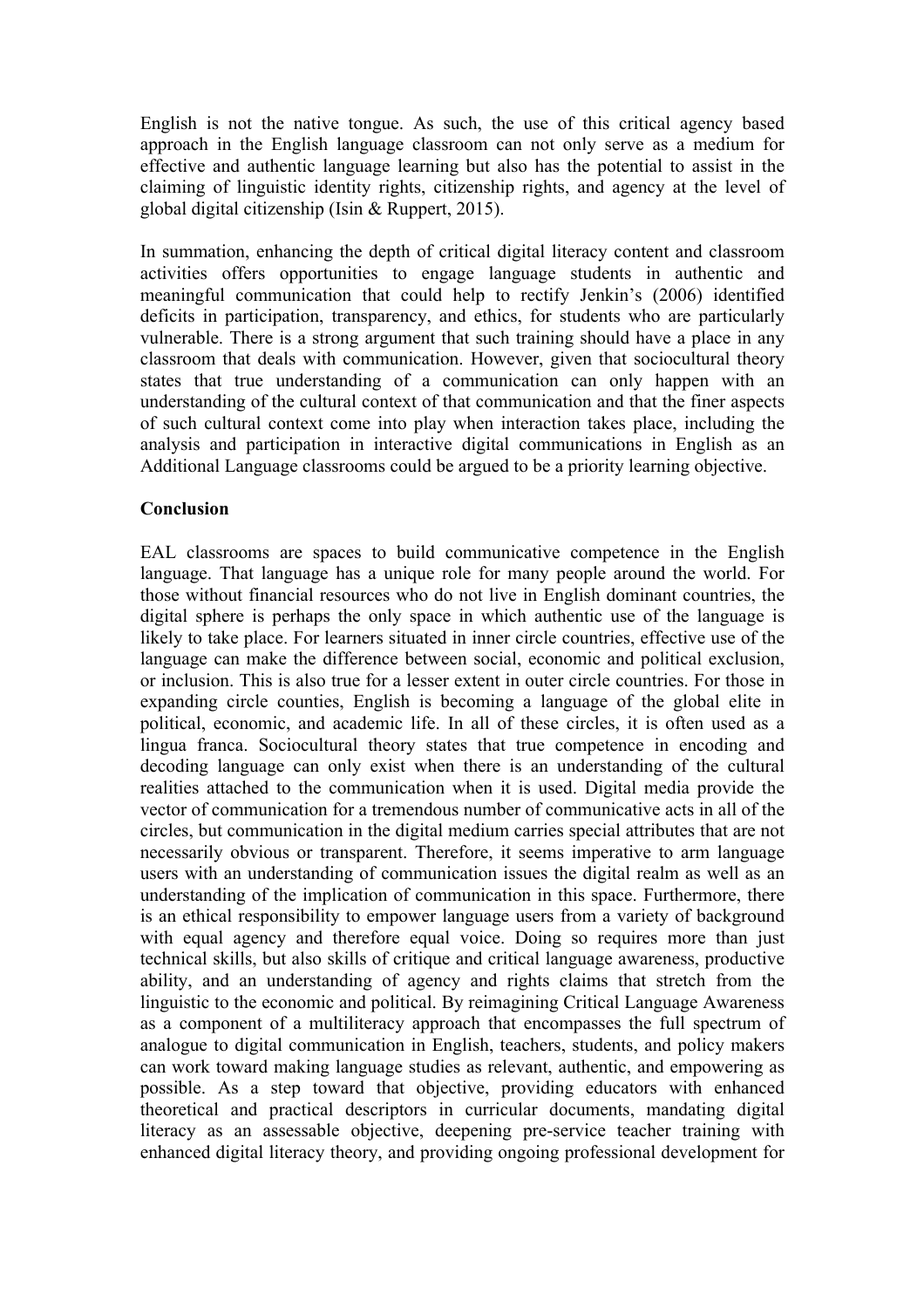implementation in classrooms are all possible ways to help improve professional practice in EAL classrooms.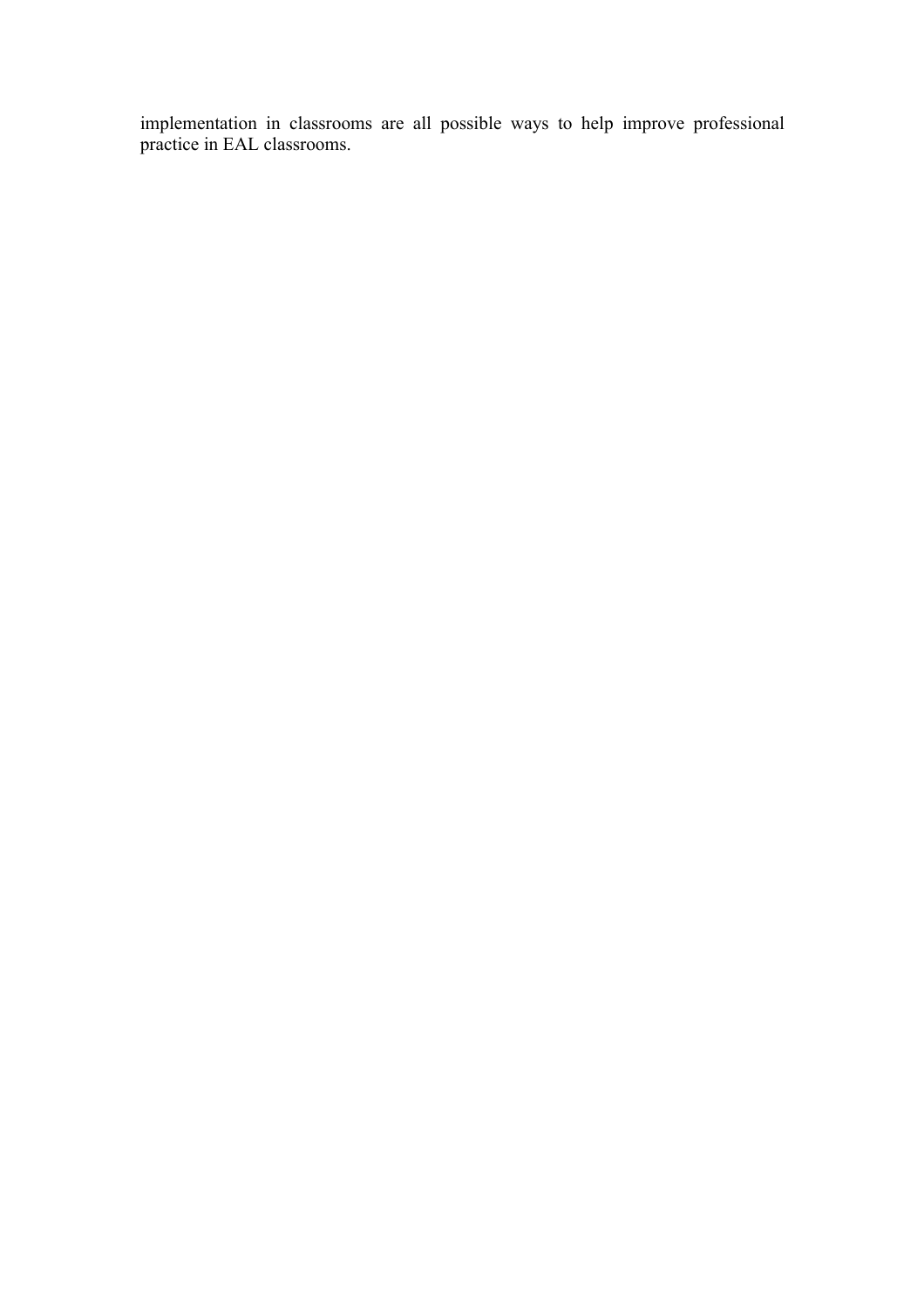#### **References**

Crystal, D. (2008). Two thousand million? *English Today*, *24*(1), 3-6. doi:10.1017/ S0266078408000023

Buckingham, D. (2006). Defining digital literacy: What do young people need to know about digital media? *Nordic Journal of Digital Literacy*, *9*(1), 21-34.

Burwell, C. (2010). Rewriting the script: Toward a politics of young people's digital media participation. *Review of Education, Pedagogy and Cultural Studies*, 32(4). doi: 10.1080/10714413.2010.510354

Isin, E. & Ruppert, E. (2015). *Being digital citizens*. London: Rowman & Littlefield.

Jenkins, H. (2006). *Confronting the challenges of participatory culture: Media education for the 21st century*. Chicago: MacArthur Foundation.

Jenson, J., Dahya, N., and Fisher, S. (2014). Valuing production values: A 'do it yourself' media production club. *Learning, Media and Technology*, 39(2), 215-228. doi: 10.1080/17439884.2013.799486

Kachru, B. B. (2006). The English language in the outer circle. K. Bolton and B.B. Kachu (Eds), *World Englishes: Critical concepts in linguistics*, *Volume 3,* (pp. 241- 255). NY: Routledge.

OECD. (2016). Programme for international Student Assessment: Global competency for an inclusive world. Paris. OECD. Retrieved from www.oecd.org

Ontario Ministry of Education. (2007). *The Ontario curriculum, grades 9-12: English as a Second Language and English Literacy Development*. Queen's Printer for Ontario. Available at: http://www.edu.gov.on.ca/eng/curriculum/secondary/esl912currb.pdf

Partnership for 21<sup>st</sup> Century Learning. (2016). *Framework for 21<sup>st</sup> century learning*. Retrieved from http://www.p21.org

Poyntz, S. (2011). Critical citizenship and media literacy futures. *Manifestoes for Media Education*. Available at: http://www.manifestoformediaeducation.co.uk/2011/06/stuart-poyntz/

Shah, N. (2015). Networked margins: Revisiting inequality and intersection. In S. Cortesi & U. Gasser (Eds.) *Digitally connected: Global perspectives on youth and digital media* (pp. 9-12). Berkman Center for Internet and Society Research publication.

UNESCO. (2014). *Global citizenship education – Preparing learners for the challenges of the twenty-first century.* Paris. UNESCO. Retrieved from www.unesco.org